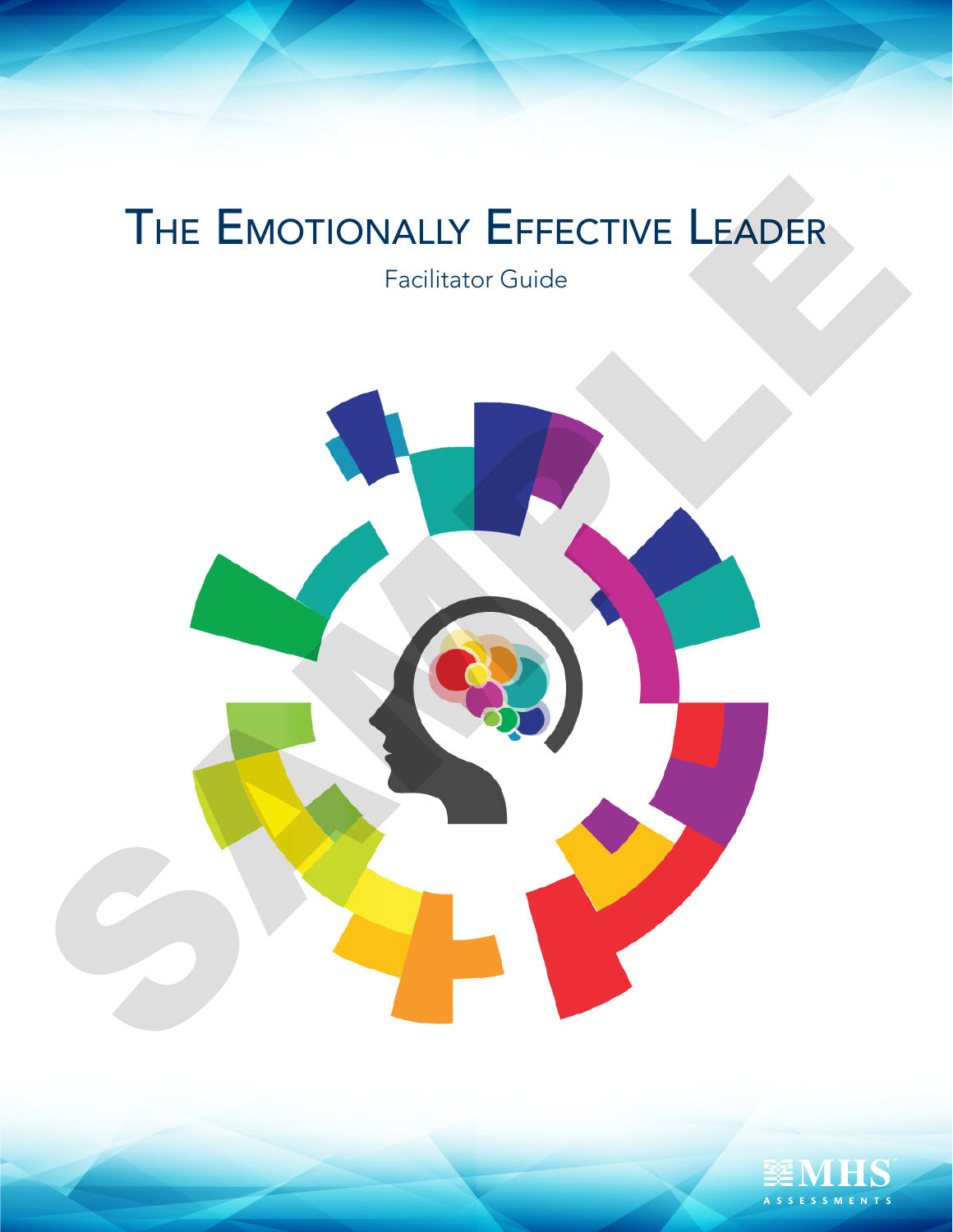### Emotionally Effective Leader

### **INTRODUCTION**

This document provides an overview of a one-day (i.e., 8 hours of total class time, scheduled from 9am to 5pm) Emotionally Effective Leader course. It is designed to be an interactive session, which includes class instruction, individual work, and both small and large activities.

The facilitator/instructor for this session must be certified to debrief the EQ-i 2.0 assessment, and should be familiar with the EQ-i 2.0 Leadership Report.

The only pre-requisite for this course is that each participant must complete the online EQ-i 2.0 inventory.

The course layout and the information required to complete the session is based on the EQ-i 2.0 Leadership Report, NOT the EQ-i 2.0 Workplace Report. The program cannot be run with the regular EQ-i 2.0 Workplace Report. Reports should be printed with the following settings turned OFF in the report template:

- Leadership, Conflict Management, and EI
- A Leadership Guide to Striking the Optimal Balance
- Leading a Multi-Generational Workforce

Reports are provided to participants during the session. Each participant's EQ-i 2.0 Leadership Report should be in a sealed envelope, with his or her name on the front. The facilitator must review all EQ-i 2.0 Leadership Coach Reports prior to the session, and contact individuals for whom a validity concern is raised. Individuals with a validity concern should be offered an individual debrief session if they choose. manulations are bosts and large activites.<br>
The fact is activated for this assistant must be certified to determine templets that annihilations and smalled be the fact of the information requires to complete the estation

## Program Objectives

The following are the program objectives for this session:

- Increase participants' understanding of emotional intelligence and its role in effective leadership
- Create understanding of emotional intelligence using the EQ-i 2.0 model as a platform
- Enable participants to understand their own EQ-i 2.0 Leadership Reports
- Enable participants to identify specific areas in their own emotional intelligence that they wish to develop
- Provide an opportunity for individual action planning to further develop facets of emotional intelligence

## Learning Objectives

Upon completing this session, participants will:

- Understand the role of emotional intelligence in effective leadership,
- Explore key areas of leadership in relation to emotional intelligence,
- Understand the key elements of the EQ-i 2.0 Leadership Report,
- Articulate strengths and areas with opportunity for growth,
- Discuss the EQ-i 2.0 in relationship to areas of leadership potential,
- Identify and understand how aspects of emotional intelligence lead to derailing behaviors, and
- Apply what they have learned in the session by developing a personal EQ-i 2.0 learning plan.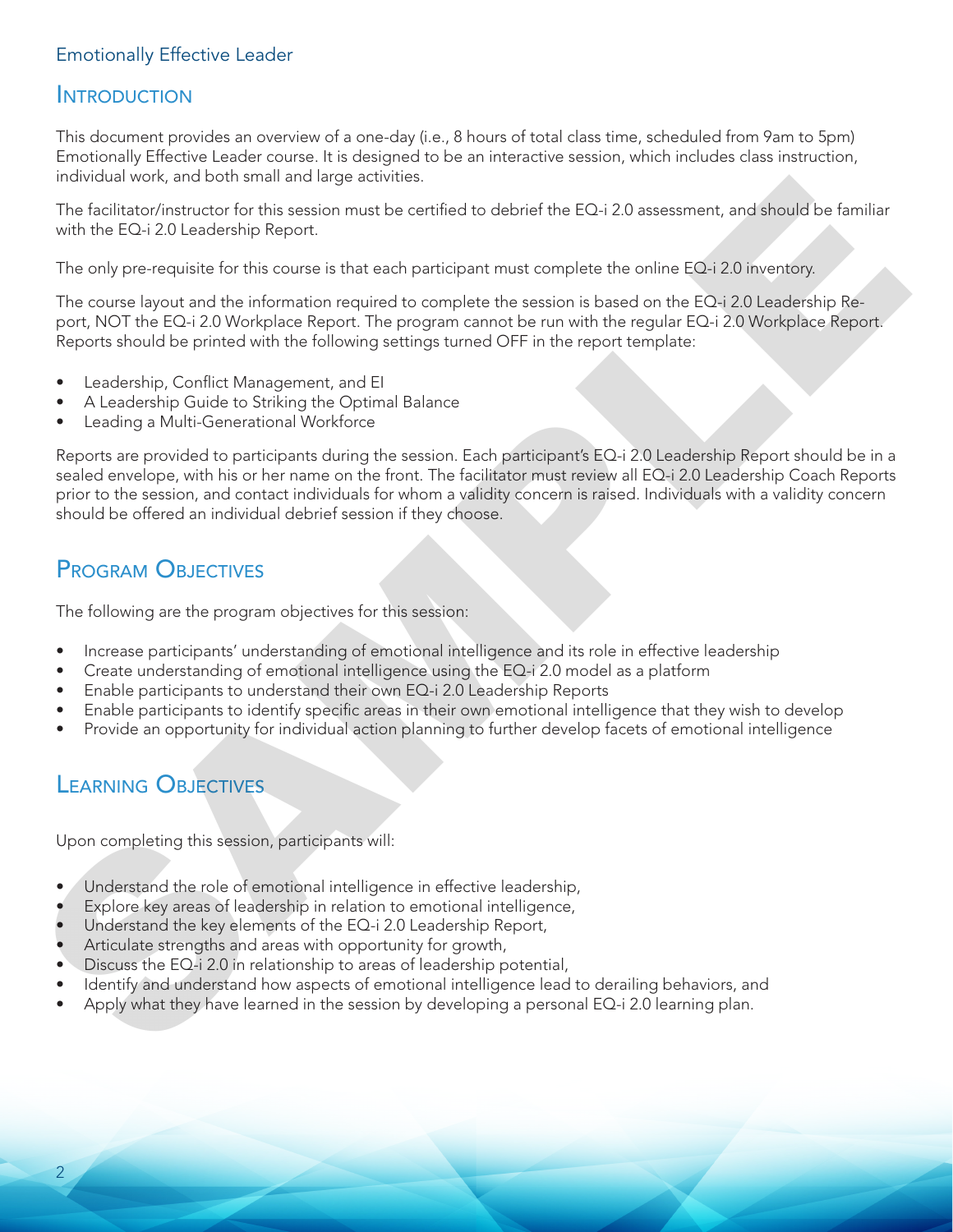# Materials/Logistics List

The following is a list of items, handouts, and charts you need for the workshop.

| <b>Materials needed:</b><br>Laptop<br>PowerPoint presentation<br>$\bullet$<br>Presentation remote<br>$\bullet$<br>Projector/Audio speaker<br>٠<br>2 Flipchart stands/Paper<br>$\bullet$<br>Index cards, self-stick notes, and markers<br>$\bullet$<br>Name tags<br>$\bullet$<br>EQ-i 2.0 Subscale Cards (2-3 sets)<br>You can order sets of subscale cards from<br>MHS (https://www.mhs.com/MHS-Talent?<br>prodname=eq2). |             |                                     | Flipcharts (need 2 stands R & L):<br>5 charts showing each composite and corresponding<br>subscales (posted for reference during the day and for the<br>last exercise)<br>(R) Ground Rules (post once complete)<br>$\bullet$<br>(R) "Soft" Skills<br>$\bullet$<br>(L) "Technical" Skills<br>$\bullet$<br>4 charts showing each Leadership Potential area and sub<br>$\bullet$<br>scales (posted and taped for reveal later if there is enough<br>wall space) |  |
|---------------------------------------------------------------------------------------------------------------------------------------------------------------------------------------------------------------------------------------------------------------------------------------------------------------------------------------------------------------------------------------------------------------------------|-------------|-------------------------------------|--------------------------------------------------------------------------------------------------------------------------------------------------------------------------------------------------------------------------------------------------------------------------------------------------------------------------------------------------------------------------------------------------------------------------------------------------------------|--|
| <b>Room Setup:</b>                                                                                                                                                                                                                                                                                                                                                                                                        |             |                                     | Handouts:                                                                                                                                                                                                                                                                                                                                                                                                                                                    |  |
| Name tags, self-stick notes, markers, index                                                                                                                                                                                                                                                                                                                                                                               |             |                                     | One Participant Workbook per participant:<br>$\bullet$                                                                                                                                                                                                                                                                                                                                                                                                       |  |
| cards on tables<br>One copy of the Emotionally Effective<br>Leader Workbook per participant                                                                                                                                                                                                                                                                                                                               |             |                                     | Can be purchased through your portal account<br>Participants' personal EQ-i 2.0 Leadership Reports<br>$\bullet$                                                                                                                                                                                                                                                                                                                                              |  |
|                                                                                                                                                                                                                                                                                                                                                                                                                           |             |                                     | The EQ Edge: Third Edition<br>$\bullet$                                                                                                                                                                                                                                                                                                                                                                                                                      |  |
|                                                                                                                                                                                                                                                                                                                                                                                                                           |             |                                     | Available from MHS (https://www.amazon.com/Edge-                                                                                                                                                                                                                                                                                                                                                                                                             |  |
|                                                                                                                                                                                                                                                                                                                                                                                                                           |             |                                     | Emotional-Intelligence-Jossey-Bass-Leadership/                                                                                                                                                                                                                                                                                                                                                                                                               |  |
|                                                                                                                                                                                                                                                                                                                                                                                                                           |             |                                     | dp/0470838361).                                                                                                                                                                                                                                                                                                                                                                                                                                              |  |
| <b>QUICK LOOK AGENDA*</b><br>Time                                                                                                                                                                                                                                                                                                                                                                                         | Length      |                                     |                                                                                                                                                                                                                                                                                                                                                                                                                                                              |  |
| $9:00 - 9:20$                                                                                                                                                                                                                                                                                                                                                                                                             | (min)<br>20 | Focus and Purpose                   |                                                                                                                                                                                                                                                                                                                                                                                                                                                              |  |
| $9:20 - 9:40$                                                                                                                                                                                                                                                                                                                                                                                                             | 20          |                                     | Welcome and Context                                                                                                                                                                                                                                                                                                                                                                                                                                          |  |
| $9:40 - 10:05$                                                                                                                                                                                                                                                                                                                                                                                                            |             |                                     | Leadership Effectiveness Framework                                                                                                                                                                                                                                                                                                                                                                                                                           |  |
| 10:05-10:40                                                                                                                                                                                                                                                                                                                                                                                                               |             |                                     |                                                                                                                                                                                                                                                                                                                                                                                                                                                              |  |
| 10:40-10:55                                                                                                                                                                                                                                                                                                                                                                                                               | 25          |                                     | Leadership and Emotional Intelligence                                                                                                                                                                                                                                                                                                                                                                                                                        |  |
|                                                                                                                                                                                                                                                                                                                                                                                                                           | 35          |                                     | What is Emotional Intelligence?                                                                                                                                                                                                                                                                                                                                                                                                                              |  |
|                                                                                                                                                                                                                                                                                                                                                                                                                           | 15          | Your EQ-i 2.0 Report                |                                                                                                                                                                                                                                                                                                                                                                                                                                                              |  |
| 10:55-11:20                                                                                                                                                                                                                                                                                                                                                                                                               | 25          |                                     | Reading and Reflection                                                                                                                                                                                                                                                                                                                                                                                                                                       |  |
| 11:20-12:00<br>12:00-12:45                                                                                                                                                                                                                                                                                                                                                                                                | 40<br>45    | Finding the Balance<br><b>LUNCH</b> |                                                                                                                                                                                                                                                                                                                                                                                                                                                              |  |
| $12:45 - 1:15$                                                                                                                                                                                                                                                                                                                                                                                                            | 30          |                                     | Transformational Leadership                                                                                                                                                                                                                                                                                                                                                                                                                                  |  |
| $1:15 - 2:30$                                                                                                                                                                                                                                                                                                                                                                                                             | 75          |                                     |                                                                                                                                                                                                                                                                                                                                                                                                                                                              |  |
| $2:30 - 3:15$                                                                                                                                                                                                                                                                                                                                                                                                             | 45          | Leadership Derailers                | Maximizing Leadership Potential                                                                                                                                                                                                                                                                                                                                                                                                                              |  |
| $3:15 - 3:35$                                                                                                                                                                                                                                                                                                                                                                                                             | 20          |                                     | The Knowing-Doing Gap                                                                                                                                                                                                                                                                                                                                                                                                                                        |  |
| $3:35 - 4:20$                                                                                                                                                                                                                                                                                                                                                                                                             | 45          | Developing Actions                  |                                                                                                                                                                                                                                                                                                                                                                                                                                                              |  |

# QUICK LOOK AGENDA<sup>\*</sup>

|                | Length |                                       |  |  |
|----------------|--------|---------------------------------------|--|--|
| Time           | (min)  | Focus and Purpose                     |  |  |
| $9:00 - 9:20$  | 20     | Welcome and Context                   |  |  |
| $9:20 - 9:40$  | 20     | Leadership Effectiveness Framework    |  |  |
| 9:40-10:05     | 25     | Leadership and Emotional Intelligence |  |  |
| 10:05-10:40    | 35     | What is Emotional Intelligence?       |  |  |
| 10:40-10:55    | 15     | Your EQ-i 2.0 Report                  |  |  |
| 10:55-11:20    | 25     | Reading and Reflection                |  |  |
| 11:20-12:00    | 40     | Finding the Balance                   |  |  |
| 12:00-12:45    | 45     | <b>LUNCH</b>                          |  |  |
| $12:45 - 1:15$ | 30     | Transformational Leadership           |  |  |
| $1:15 - 2:30$  | 75     | Maximizing Leadership Potential       |  |  |
| $2:30 - 3:15$  | 45     | Leadership Derailers                  |  |  |
| $3:15 - 3:35$  | 20     | The Knowing-Doing Gap                 |  |  |
| $3:35 - 4:20$  | 45     | <b>Developing Actions</b>             |  |  |
| 4:20-4:40      | 20     | The EQ 1-2-3 Plan                     |  |  |
| 4:40-5:00      | 20     | Reflections, Wrap-up, and Close       |  |  |

*\*No "set" times for breaks in morning and afternoon; see the Detailed Facilitator Guide for break management.*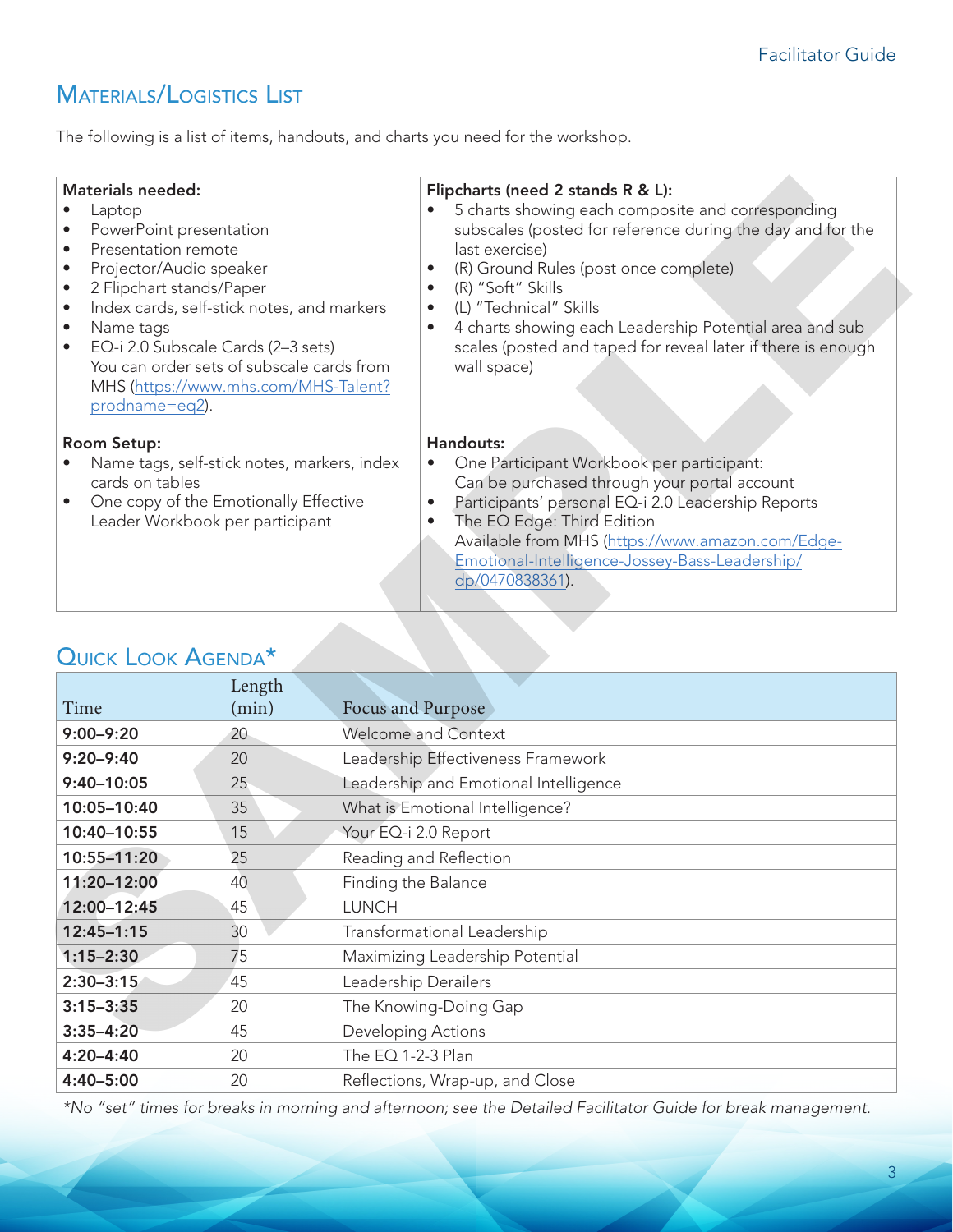#### Facilitator Guide